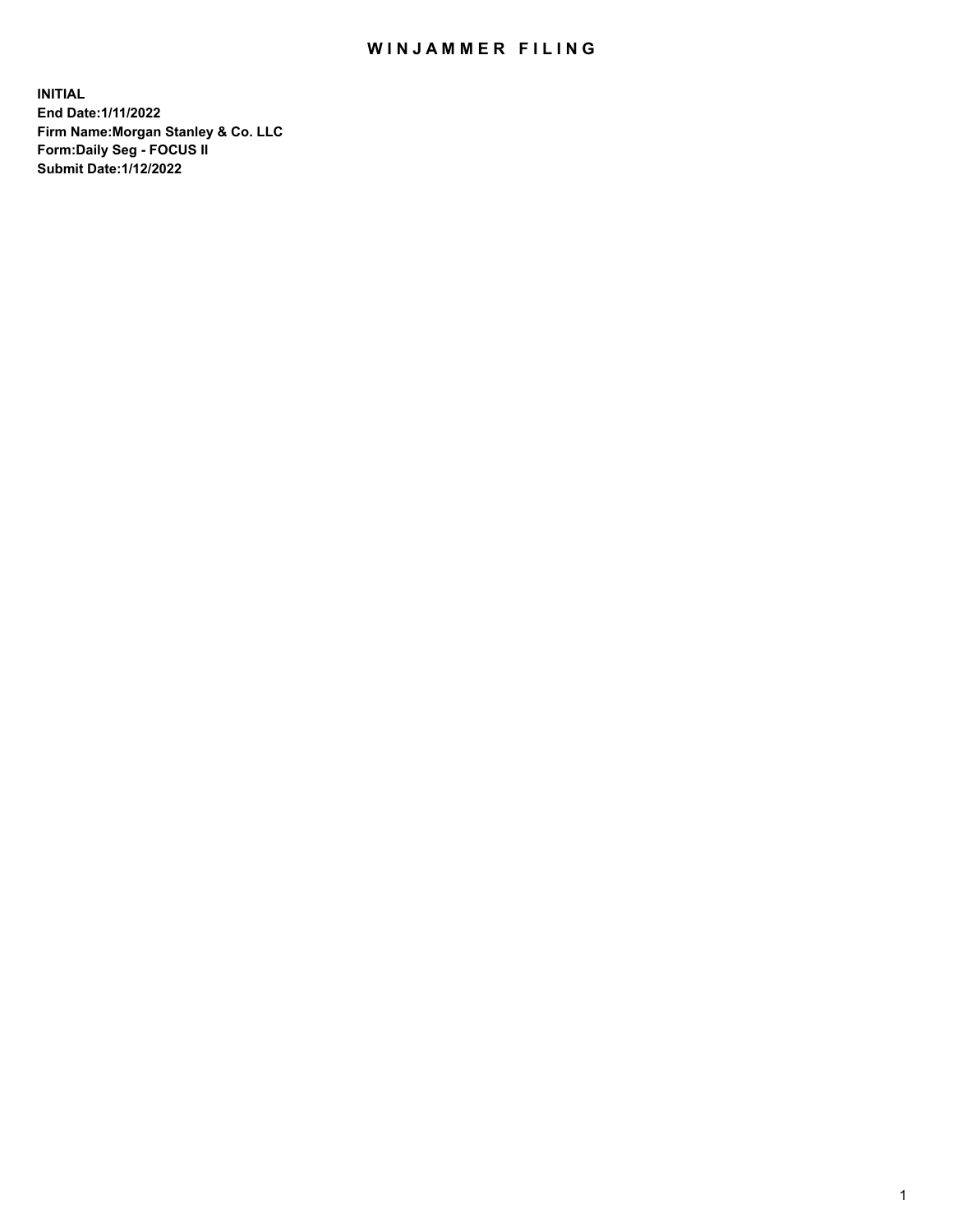**INITIAL End Date:1/11/2022 Firm Name:Morgan Stanley & Co. LLC Form:Daily Seg - FOCUS II Submit Date:1/12/2022 Daily Segregation - Cover Page**

| Name of Company                                                                                                                                                                                                                                                                                                                | <b>Morgan Stanley &amp; Co. LLC</b>                    |
|--------------------------------------------------------------------------------------------------------------------------------------------------------------------------------------------------------------------------------------------------------------------------------------------------------------------------------|--------------------------------------------------------|
| <b>Contact Name</b>                                                                                                                                                                                                                                                                                                            | <b>Ikram Shah</b>                                      |
| <b>Contact Phone Number</b>                                                                                                                                                                                                                                                                                                    | 212-276-0963                                           |
| <b>Contact Email Address</b>                                                                                                                                                                                                                                                                                                   | Ikram.shah@morganstanley.com                           |
| FCM's Customer Segregated Funds Residual Interest Target (choose one):<br>a. Minimum dollar amount: ; or<br>b. Minimum percentage of customer segregated funds required:% ; or<br>c. Dollar amount range between: and; or<br>d. Percentage range of customer segregated funds required between:% and%.                         | 235,000,000<br><u>0</u><br><u>0 0</u><br>0 Q           |
| FCM's Customer Secured Amount Funds Residual Interest Target (choose one):<br>a. Minimum dollar amount: ; or<br>b. Minimum percentage of customer secured funds required:%; or<br>c. Dollar amount range between: and; or<br>d. Percentage range of customer secured funds required between: % and %.                          | 140,000,000<br><u>0</u><br><u>00</u><br>0 <sub>0</sub> |
| FCM's Cleared Swaps Customer Collateral Residual Interest Target (choose one):<br>a. Minimum dollar amount: ; or<br>b. Minimum percentage of cleared swaps customer collateral required:% ; or<br>c. Dollar amount range between: and; or<br>d. Percentage range of cleared swaps customer collateral required between:% and%. | 92,000,000<br><u>0</u><br><u>00</u><br>00              |

Attach supporting documents CH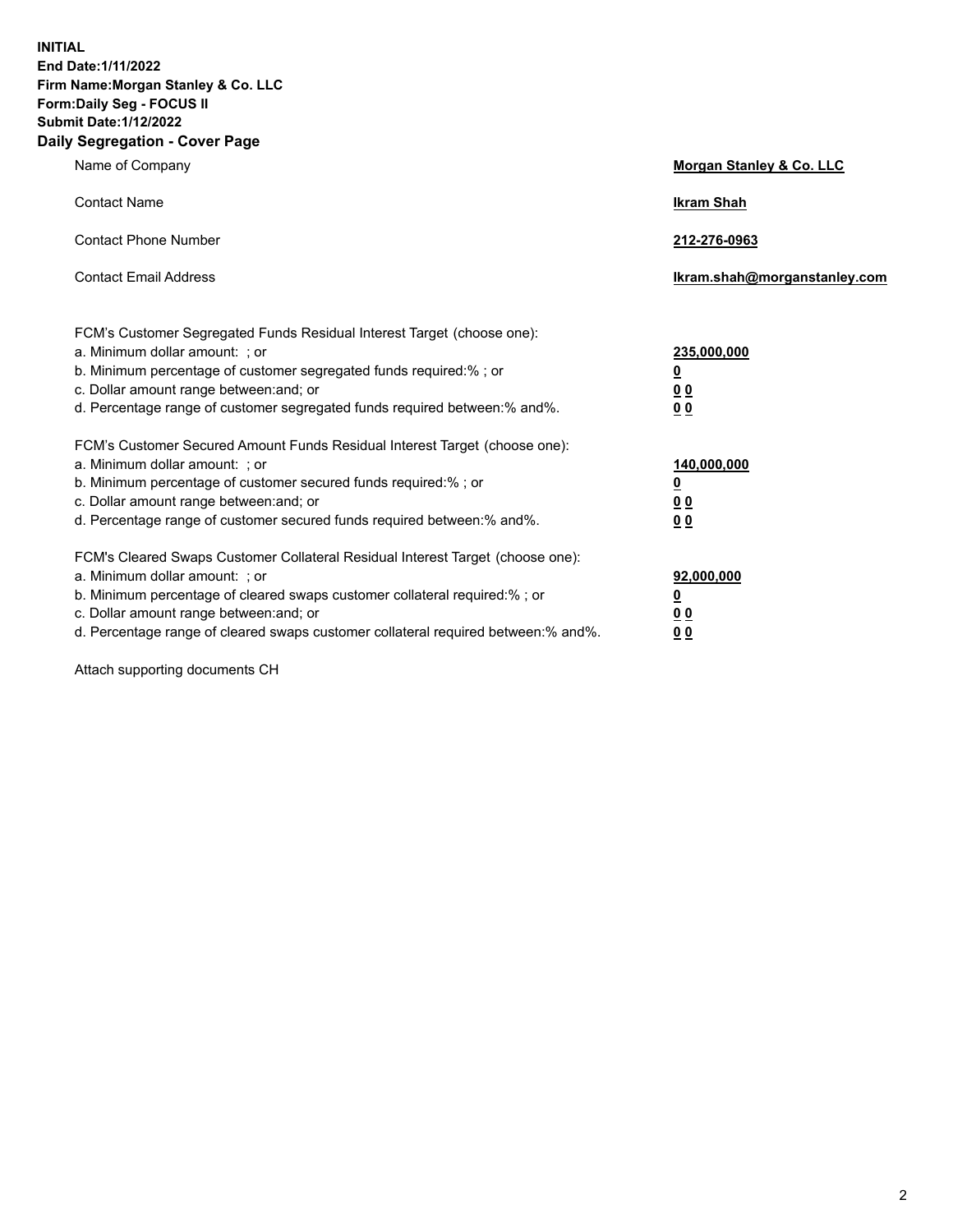## **INITIAL End Date:1/11/2022 Firm Name:Morgan Stanley & Co. LLC Form:Daily Seg - FOCUS II Submit Date:1/12/2022**

## **Daily Segregation - Secured Amounts**

Foreign Futures and Foreign Options Secured Amounts Amount required to be set aside pursuant to law, rule or regulation of a foreign government or a rule of a self-regulatory organization authorized thereunder 1. Net ledger balance - Foreign Futures and Foreign Option Trading - All Customers A. Cash **5,494,900,896** [7315] B. Securities (at market) **1,853,549,517** [7317] 2. Net unrealized profit (loss) in open futures contracts traded on a foreign board of trade **988,507,741** [7325] 3. Exchange traded options a. Market value of open option contracts purchased on a foreign board of trade **22,725,310** [7335] b. Market value of open contracts granted (sold) on a foreign board of trade **-20,234,340** [7337] 4. Net equity (deficit) (add lines 1. 2. and 3.) **8,339,449,124** [7345] 5. Account liquidating to a deficit and account with a debit balances - gross amount **29,427,001** [7351] Less: amount offset by customer owned securities **-27,721,464** [7352] **1,705,537** 6. Amount required to be set aside as the secured amount - Net Liquidating Equity Method (add lines 4 and 5) 7. Greater of amount required to be set aside pursuant to foreign jurisdiction (above) or line 6. FUNDS DEPOSITED IN SEPARATE REGULATION 30.7 ACCOUNTS 1. Cash in banks A. Banks located in the United States **488,470,777** [7500] B. Other banks qualified under Regulation 30.7 **405,740,401** [7520] **894,211,178** 2. Securities A. In safekeeping with banks located in the United States **445,311,294** [7540] B. In safekeeping with other banks qualified under Regulation 30.7 **106,732,627** [7560] **552,043,921**

- 3. Equities with registered futures commission merchants
	-
	- B. Securities **0** [7590]
	- C. Unrealized gain (loss) on open futures contracts **2,599,727** [7600]
	- D. Value of long option contracts **0** [7610]
	- E. Value of short option contracts **0** [7615] **8,479,167** [7620]
- 4. Amounts held by clearing organizations of foreign boards of trade
	-
	- B. Securities **0** [7650]
	- C. Amount due to (from) clearing organization daily variation **0** [7660]
	- D. Value of long option contracts **0** [7670]
	- E. Value of short option contracts **0** [7675] **0** [7680]
- 5. Amounts held by members of foreign boards of trade
	-
	-
	- C. Unrealized gain (loss) on open futures contracts **985,908,014** [7720]
	- D. Value of long option contracts **22,725,310** [7730]
	-
- 6. Amounts with other depositories designated by a foreign board of trade **0** [7760]
- 7. Segregated funds on hand **0** [7765]
- 8. Total funds in separate section 30.7 accounts **8,601,688,089** [7770]
- 9. Excess (deficiency) Set Aside for Secured Amount (subtract line 7 Secured Statement Page 1 from Line 8)
- 10. Management Target Amount for Excess funds in separate section 30.7 accounts **140,000,000** [7780]
- 11. Excess (deficiency) funds in separate 30.7 accounts over (under) Management Target **120,533,428** [7785]

**0** [7305]

[7354] **8,341,154,661** [7355]

**8,341,154,661** [7360]

[7530]

[7570]

A. Cash **5,879,440** [7580]

A. Cash **0** [7640]

 A. Cash **4,857,049,243** [7700] B. Securities **1,301,505,596** [7710] E. Value of short option contracts **-20,234,340** [7735] **7,146,953,823** [7740] **260,533,428** [7380]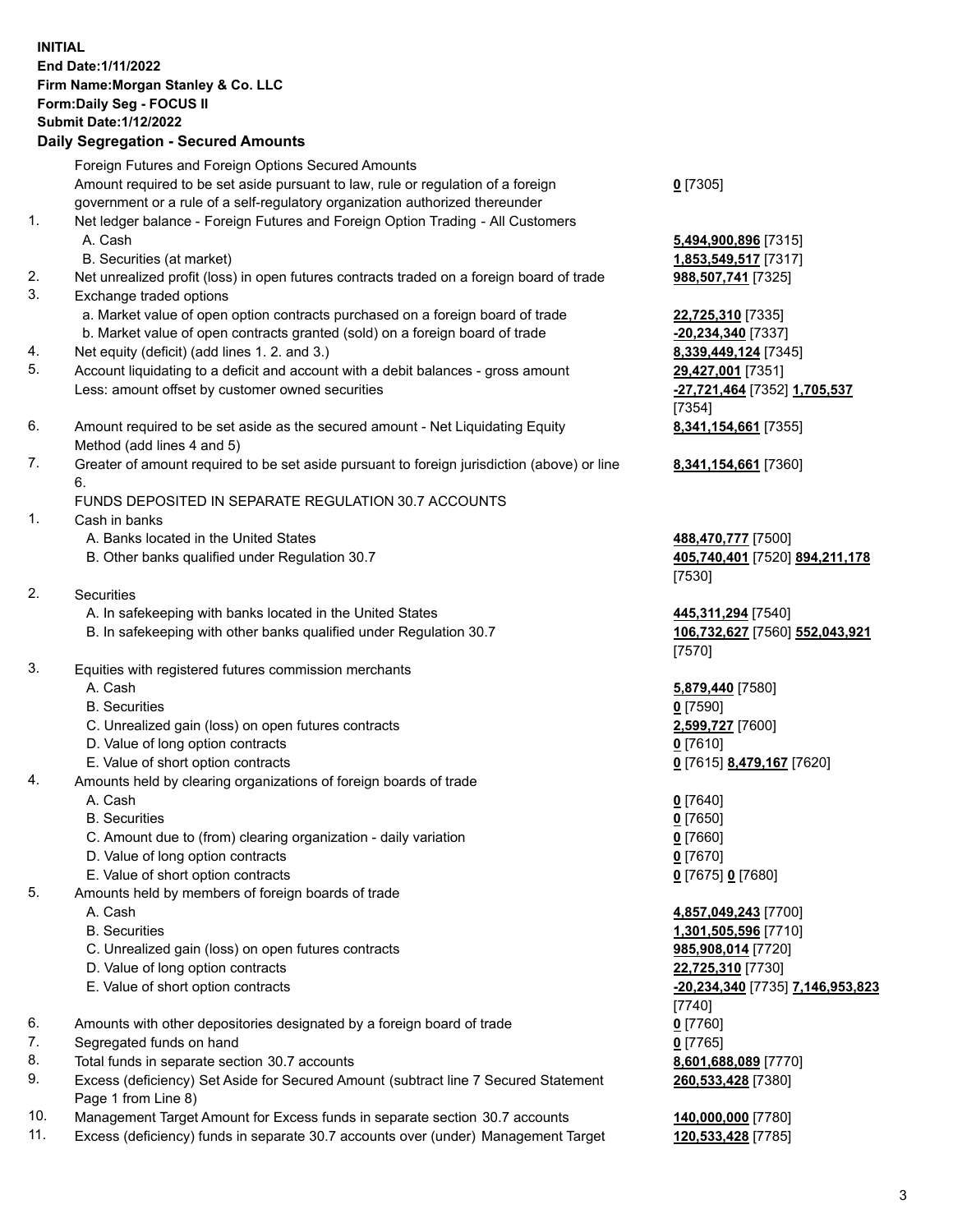**INITIAL End Date:1/11/2022 Firm Name:Morgan Stanley & Co. LLC Form:Daily Seg - FOCUS II Submit Date:1/12/2022 Daily Segregation - Segregation Statement** SEGREGATION REQUIREMENTS(Section 4d(2) of the CEAct) 1. Net ledger balance A. Cash **17,143,919,074** [7010] B. Securities (at market) **6,910,832,269** [7020] 2. Net unrealized profit (loss) in open futures contracts traded on a contract market **380,586,110** [7030] 3. Exchange traded options A. Add market value of open option contracts purchased on a contract market **1,167,094,765** [7032] B. Deduct market value of open option contracts granted (sold) on a contract market **-573,549,967** [7033] 4. Net equity (deficit) (add lines 1, 2 and 3) **25,028,882,251** [7040] 5. Accounts liquidating to a deficit and accounts with debit balances - gross amount **298,584,345** [7045] Less: amount offset by customer securities **-297,677,722** [7047] **906,623** [7050] 6. Amount required to be segregated (add lines 4 and 5) **25,029,788,874** [7060] FUNDS IN SEGREGATED ACCOUNTS 7. Deposited in segregated funds bank accounts A. Cash **3,301,100,832** [7070] B. Securities representing investments of customers' funds (at market) **0** [7080] C. Securities held for particular customers or option customers in lieu of cash (at market) **2,335,958,750** [7090] 8. Margins on deposit with derivatives clearing organizations of contract markets A. Cash **14,249,510,861** [7100] B. Securities representing investments of customers' funds (at market) **0** [7110] C. Securities held for particular customers or option customers in lieu of cash (at market) **4,422,150,311** [7120] 9. Net settlement from (to) derivatives clearing organizations of contract markets **353,253,076** [7130] 10. Exchange traded options A. Value of open long option contracts **1,167,094,765** [7132] B. Value of open short option contracts **-573,549,967** [7133] 11. Net equities with other FCMs A. Net liquidating equity **8,016,005** [7140] B. Securities representing investments of customers' funds (at market) **0** [7160] C. Securities held for particular customers or option customers in lieu of cash (at market) **0** [7170] 12. Segregated funds on hand **152,723,208** [7150] 13. Total amount in segregation (add lines 7 through 12) **25,416,257,841** [7180] 14. Excess (deficiency) funds in segregation (subtract line 6 from line 13) **386,468,967** [7190] 15. Management Target Amount for Excess funds in segregation **235,000,000** [7194] 16. Excess (deficiency) funds in segregation over (under) Management Target Amount **151,468,967** [7198]

Excess